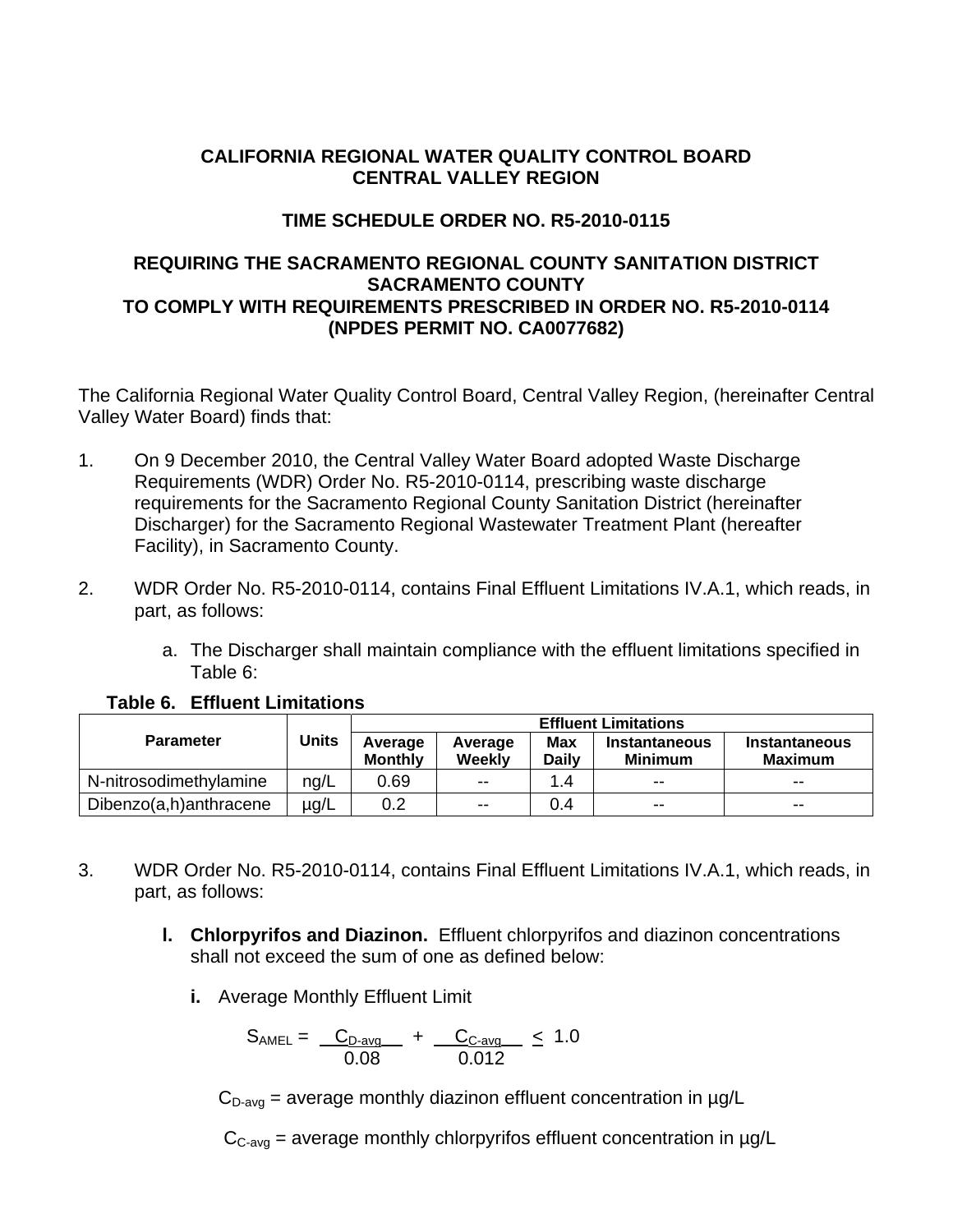**ii.** Maximum Daily Effluent Limit

$$
S_{\text{MDEL}} = \frac{C_{\text{D-max}}}{0.16} + \frac{C_{\text{C-max}}}{0.025} \leq 1.0
$$

 $C_{D\text{-max}}$  = maximum daily diazinon effluent concentration in  $\mu q/L$ 

 $C_{C\text{-max}}$  = maximum daily chlorpyrifos effluent concentration in  $\mu$ g/L

- 4. The effluent limitations at Discharge Point No. 001 specified in Order No. R5-2010-0114 for N-nitrosodimethylamine and dibenzo(a,h)anthracene are based on implementation of limitations for N-nitrosodimethylamine, dibenzo(a,h)anthracene, chlorpyrifos and diazinon are new limitations, which were not prescribed in previous WDR Order No. 5-00-188, the California Toxics Rule (CTR). The effluent limitations for chlorpyrifos and diazinon are based on water quality objectives contained in the Basin Plan. The effluent adopted by the Central Valley Water Board on 4 August 2000.
- *.* California Water Code (CWC) section 13300 states: *"Whenever a regional board finds that a discharge of waste is taking place or threatening to take place that violates or will*  capacity, the board may require the discharger to submit for approval of the board, with *5 violate requirements prescribed by the regional board, or the state board, or that the*  waste collection, treatment, or disposal facilities of a discharger are approaching *such modifications as it may deem necessary, a detailed time schedule of specific actions the discharger shall take in order to correct or prevent a violation of requirements."*
- 6. The Discharger requests time to conduct further testing to determine whether the detection of dibenzo(a,h)anthracene in the effluent is the result of a one time detection or if dibenzo(a,h)anthracene is a constituent that requires source control. If further testing requests time to conduct source investigations and evaluate potential source controls that indicates dibenzo(a,h)anthracene is a consistent constituent of concern, the Discharger would achieve compliance with the final limits.
- . The Discharger requests time to conduct further testing to determine whether assimilative capacity exists in the ambient water for N-nitrosodimethylamine. The detection level of Thus, the Discharger must either reduce N-nitrosodimethylamine by source control or disinfection method. The Discharger requests time to conduct source investigations and evaluate potential source controls that would achieve compliance with the final limits. 7 N-nitrosodimethylamine is substantially greater than the water quality objective. All the ambient water samples were non-detect, thus, with the detection level greater than the water quality objective, no assimilative capacity is available as required in the *Policy for Implementation of Toxics Standards for Inland Surface Waters, Enclosed Bays, and Estuaries of California* (State Implementation Policy or SIP). However, even with assimilative capacity, the Discharger may not be able to meet the final effluent limits. change operations or change treatment process for disinfection by chlorine to another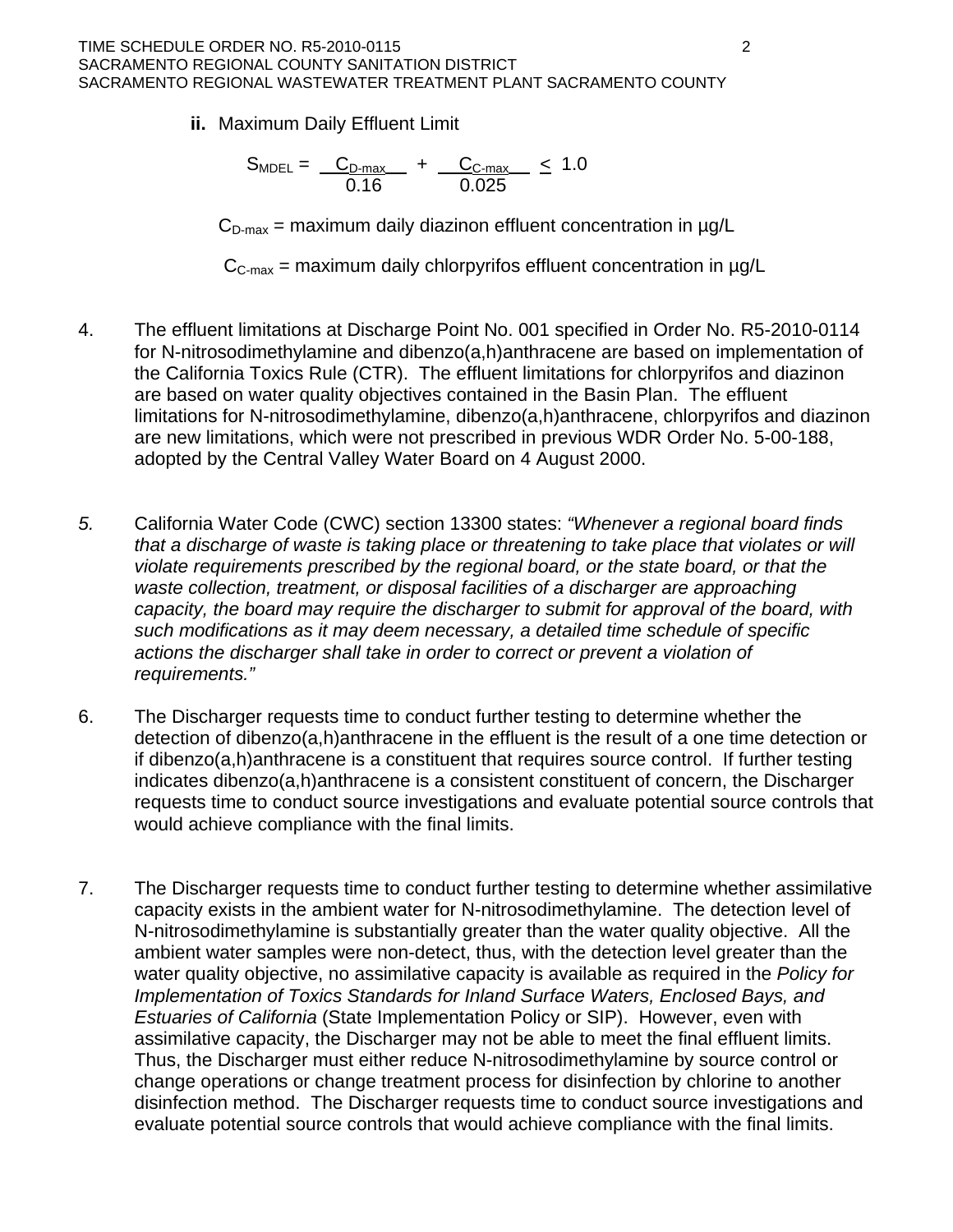#### TIME SCHEDULE ORDER NO. R5-2010-0115 3 SACRAMENTO REGIONAL COUNTY SANITATION DISTRICT SACRAMENTO REGIONAL WASTEWATER TREATMENT PLANT SACRAMENTO COUNTY

- 8. In accordance with CWC section 13385(j)(3), the Central Valley Water Board finds that, comply with the new water quality-based effluent limitation for N-nitrosodimethylamine, dibenzo(a,h)anthracene, chlorpyrifos and diazinon. These limitations are new date of adoption of the waste discharge requirement for which new or modified control control measures cannot be designed, installed, and put into operation within 30 calendar based upon results of effluent monitoring, the Discharger is not able to consistently requirements that become applicable to WDR Order No. R5-2010-0114 after the effective measures are necessary in order to comply with the limitations, and the new or modified days.
- Clean Water Act and the California Water Code authorize time schedules for achieving compliance. 9. Immediate compliance with the new effluent limitations for N-nitrosodimethylamine, dibenzo(a,h)anthracene, chlorpyrifos and diazinon is not possible or practicable. The

### **Mandatory Minimum Penalties**

- 10. CWC section 13385(h) and (i) require the Central Valley Water Board to impose mandatory minimum penalties upon dischargers that violate certain effluent limitations. CWC section 13385(j) exempts certain violations from the mandatory minimum penalties. CWC section  $13385(j)(3)$  exempts the discharge from mandatory minimum penalties "where the waste discharge is in compliance with either a cease and desist order issued *pursuant to Section 13301 or a time schedule order issued pursuant to Section 13300, if all the [specified] requirements are met… For the purposes of this subdivision, the time schedule may not exceed five years in length…*"
- only exempts the Discharger from mandatory penalties for violations of the final effluent limitations for N-nitrosodimethylamine, dibenzo(a,h)anthracene, chlorpyrifos and diazinon limitations for N-nitrosodimethylamine, dibenzo(a,h)anthracene, chlorpyrifos and diazinon 11. By statute, in accordance with CWC section 13385(j)(3)(C), a Time Schedule Order may provide protection from MMPs for no more than five years. Compliance with this Order in accordance with CWC section 13385(j)(3). Protection from MMPs for the final effluent begins immediately, and may not extend beyond 1 December 2015.
- 12. CWC section 13385(j)(3) requires the Discharger to submit and implement its pollution prevention plans for N-nitrosodimethylamine, dibenzo(a,h)anthracene, chlorpyrifos and diazinon pursuant to section 13263.3 of the California Water Code.
- 13. Since the time schedule for completion of action necessary to bring the waste discharge into compliance exceeds 1 year, this Order includes an interim requirement and date for achievement. The time schedule does not exceed five years.

data set are based on data collected between 12 June 2005 and 10 October 2009. All the data collected for N-nitrosodimethylamine dibenzo(a,h)anthracene, and chlorpyrifos had less than 20 percent detection. When at least 80% of the data points are reported as non detected values, interim limitations are based on 3.11 times the maximum observed effluent concentration (MEC) to obtain the daily maximum interim limitation. The The compliance time schedule in this Order includes interim maximum daily effluent limitations for N-nitrosodimethylamine, dibenzo(a,h)anthracene, and chlorpyrifos. The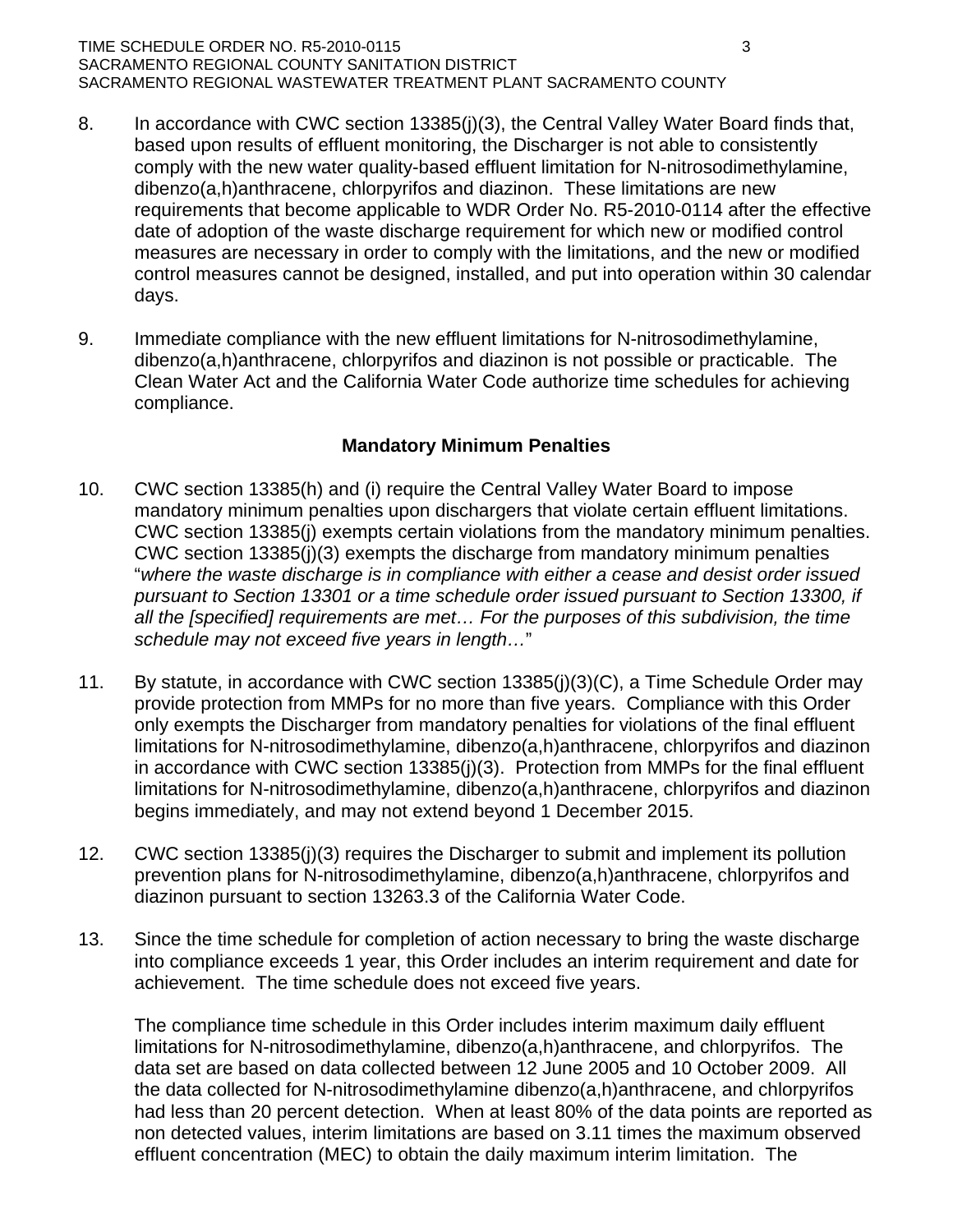following table summarizes the calculations of the daily maximum interim effluent limitation for these constituents:

| <b>Parameter</b>       | <b>Units</b> | <b>MEC</b> | <b>Mea</b><br>n(x)       | Std.<br>Dev.<br>(sd) | <b>Formula</b><br><b>Used</b> | <b>Interim</b><br>Limitation<br><b>Maximum Daily</b> |
|------------------------|--------------|------------|--------------------------|----------------------|-------------------------------|------------------------------------------------------|
| N-nitrosodimethylamine | µg/L         | 0.082      | $- -$                    | $- -$                | 3.11*MEC                      | 0.26                                                 |
| Dibenzo(a,h)anthracene | µg/L         | 0.51       | $- -$                    | $- -$                | 3.11*MEC                      | 1.6                                                  |
| Chlorpyrifos           | µg/L         | 0.039      | $\overline{\phantom{m}}$ | $- -$                | 3.11*MEC                      | 0.12                                                 |

14. The Central Valley Water Board finds that the Discharger can maintain compliance with the interim limitations included in this Order. Interim limitations are established when compliance with the final effluent limitations cannot be achieved by the existing discharge. Discharge of constituents in concentrations in excess of the final effluent limitations, but in compliance with the interim effluent limitations, can significantly degrade water quality and adversely affect the beneficial uses of the receiving stream on a long-term basis. The interim limitations, however, establish an enforceable ceiling concentration until compliance with the effluent limitation can be achieved. The Central Valley Water Board finds that the time schedule contained herein is as short as possible, taking into account the technological, operational, and economic factors that affect the design, development, and implementation of control measures that are necessary to comply with the final effluent limitations.

## **Other Regulatory Requirements**

- $15.$ On 9 December 2010, in Rancho Cordova, California, after due notice to the Discharger and all other affected persons, the Central Valley Water Board conducted a public hearing at which evidence was received to consider a Time Schedule Order under CWC section 13300 to establish a time schedule to achieve compliance with waste discharge requirements.
- Issuance of this Order is exempt from the provisions of the California Environmental  $16.$ Quality Act (Public Resources Code section 21000, et seq.), in accordance with CWC section 15321 (a)(2), Title 14, of the California Code of Regulations.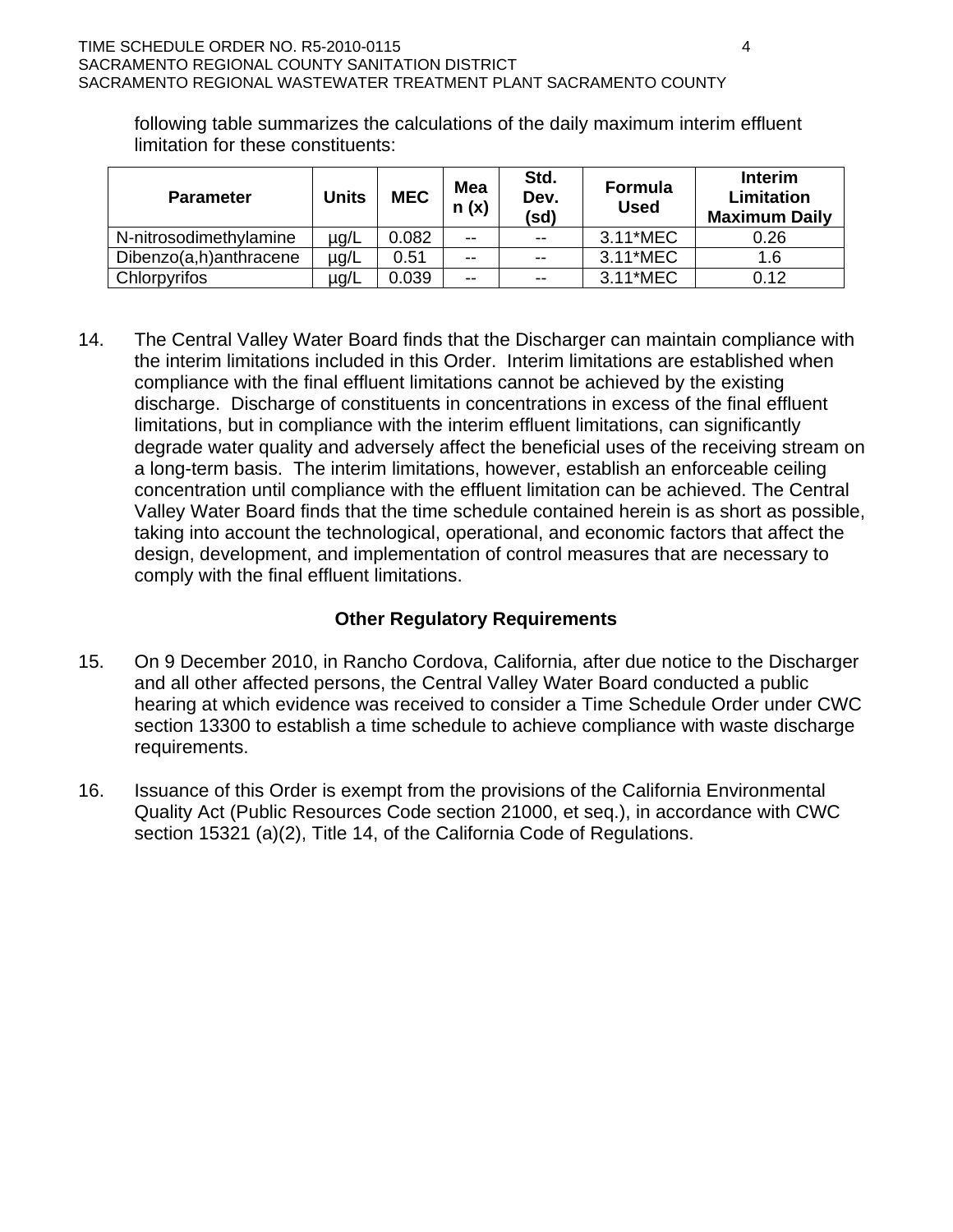# **IT IS HEREBY ORDERED THAT:**

1. The Discharger shall comply with the following time schedule to ensure compliance with the final effluent limitations for N-nitrosodimethylamine, dibenzo(a,h)anthracene, chlorpyrifos and diazinon contained in WDR Order No. R5-2010-0114 as described in the above Findings:

| Task<br>Submit Method of Compliance Workplan/Schedule.                                                                         | Date Due<br>Within 6 months of<br>adoption of this Order                      |
|--------------------------------------------------------------------------------------------------------------------------------|-------------------------------------------------------------------------------|
| Submit and implement an updated, or new as appropriate,<br>Pollution Prevention Plan (PPP) pursuant to CWC section<br>13263.3. | Within 6 months of<br>adoption of this Order                                  |
| Annual Progress Reports <sup>1</sup>                                                                                           | 1 December, annually, after<br>approval of workplan until<br>final compliance |
| Full compliance with the final effluent limitations for N-<br>nitrosodimethylamine and dibenzo(a,h)anthracene.                 | 1 December 2015                                                               |
| Full compliance with the final effluent limitations for chlorpyrifos<br>and diazinon.                                          | 1 December 2015                                                               |

- 1 The progress reports shall detail what steps have been implemented towards achieving compliance with waste discharge requirements, including studies, construction progress, evaluation of measures implemented, and recommendations for additional measures as necessary to achieve full compliance by the final date.
- 2. The following interim effluent limitations shall be effective immediately and until the date specified in the table for applicable parameter, or when the Discharger is able to come into compliance, whichever is sooner.

| <b>Effective</b><br><b>Immediately</b><br>and Until: | <b>Parameter</b>                   | <b>Maximum Daily</b><br><b>Effluent Limitation</b><br>$(\mu g/L)$ |
|------------------------------------------------------|------------------------------------|-------------------------------------------------------------------|
| 1 December 2015                                      | N-nitrosodimethylamine (µg/L)      | 0.26                                                              |
| 1 December 2015                                      | Dibenzo(a,h)anthracene $(\mu g/L)$ | 1.6                                                               |
| 1 December 2015                                      | Chlorpyrifos (µg/L)                | 0.12                                                              |

3. For the compliance schedule required by this Order, the Discharger shall submit to the Central Valley Water Board on or before the compliance report due date, the specified document or, if appropriate, a written report detailing compliance or noncompliance with the specific schedule date and task. If noncompliance is being reported, the reasons for such noncompliance shall be stated, and shall include an estimate of the date when the Discharger will be in compliance. The Discharger shall notify the Central Valley Water Board by letter when it returns to compliance with the time schedule.